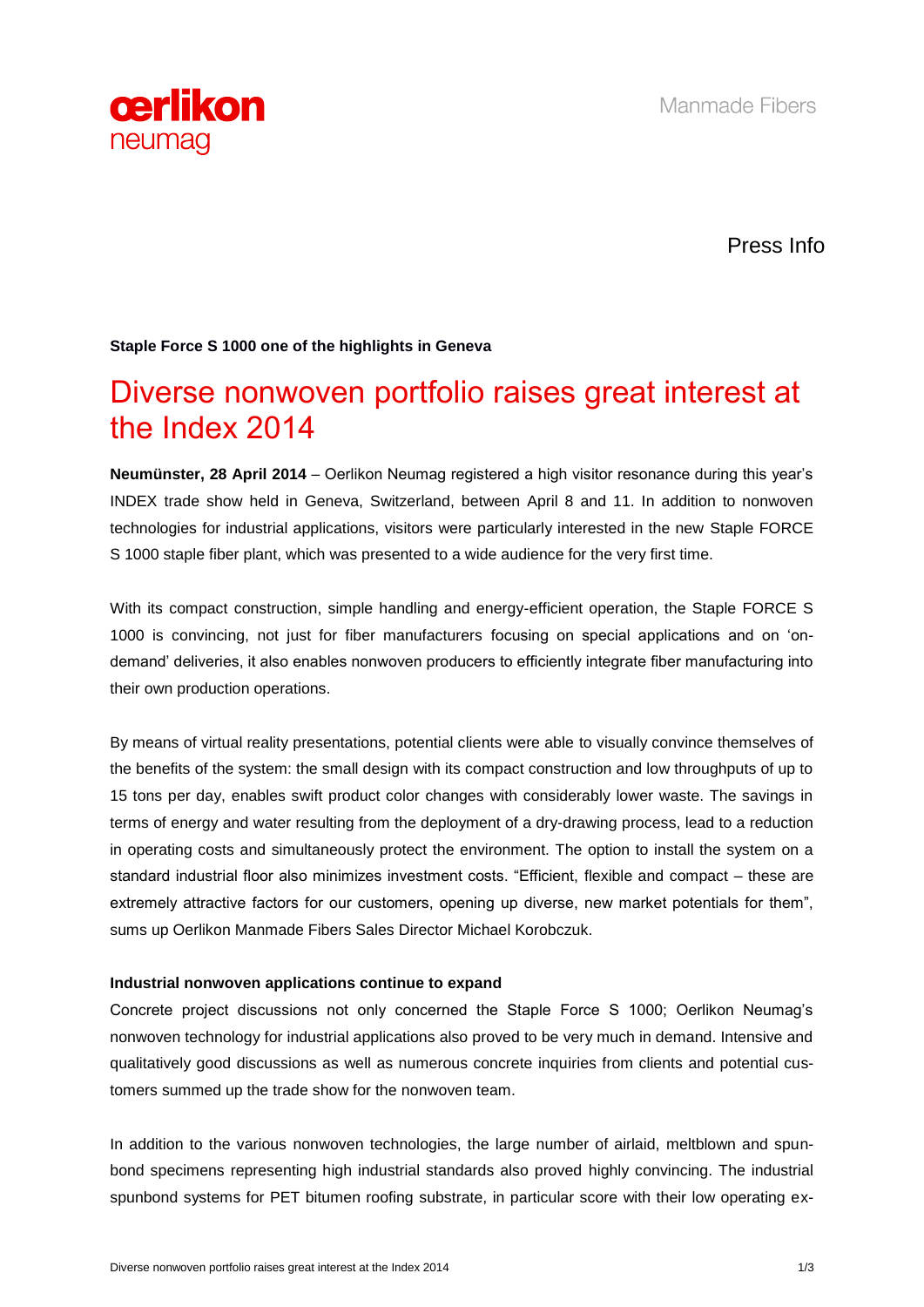

penses in conjunction with high product quality. Here, Oerlikon Neumag offers tailor-made systems for all markets with production capacities between 4,500 and 15,000 tons per annum and extremely attractive return-on-investment times.

"The Index trade fair has confirmed our belief that – in addition to classical spunbond hygiene applications – the nonwoven market is continuing to grow strongly, particularly in the durable nonwoven segment and that we are very well positioned with our diverse product portfolio", explains Dr. Ingo Mählmann, Product Manager Nonwovens.

419 words

For further information:

Claudia Henkel Marketing and Communications Tel. +49 4321 305 105 Fax +49 4321 305 368 claudia.henkel@oerlikon.com

André Wissenberg Marketing and Communications Tel. +49 2191 67 2331 Fax +49 2191 67 1313 andre.wissenberg@oerlikon.com

### **About Oerlikon**

Oerlikon (SIX: OERL) is a leading high-tech industrial group specializing in machine and plant engineering. The Company is a provider of innovative industrial solutions and cutting-edge technologies for manmade fibers manufacturing, drive systems, vacuum, surface solutions and advanced nanotechnology. A Swiss company with a tradition going back over 100 years, Oerlikon is a global player with around 13 000 employees at more than 150 locations in 34 countries and sales of CHF 2.9 billion in 2013. In 2013, the Company invested CHF 122 million in R&D, with over 1 000 specialists working on future products and services. In most areas, the operative businesses rank either first or second in their respective global markets.

### **About Oerlikon Manmade Fibers**

Oerlikon Manmade Fibers with the product brands Oerlikon Barmag and Oerlikon Neumag is the world market leader for filament spinning systems used for manufacturing manmade fibers, texturing machines, BCF systems, staple fiber spinning systems and artificial turf systems and – as an engineering services provider – offers solutions along the entire textile value added chain. As a future oriented company, the Oerlikon Group segment's research and development is driven by energy-efficiency and sustainable technologies. With the expansion of the product range to include polycondensation systems and their key components, the company now caters to the entire process – from the monomer all the way through to the textured yarn. The primary Oerlikon Barmag markets are in Asia, with Oerlikon Neumag's main markets in the US, Turkey and China. Correspondingly, the companies – with almost 2 500 employees – have a worldwide presence in 120 countries as part of the Oerlikon Manmade Fibers network of production, sales and distribution and service organizations. At the R&D centers in Remscheid, Neumünster and Chemnitz, highly-qualified engineers and technicians develop innovative and technologically-leading products for tomorrow's world.